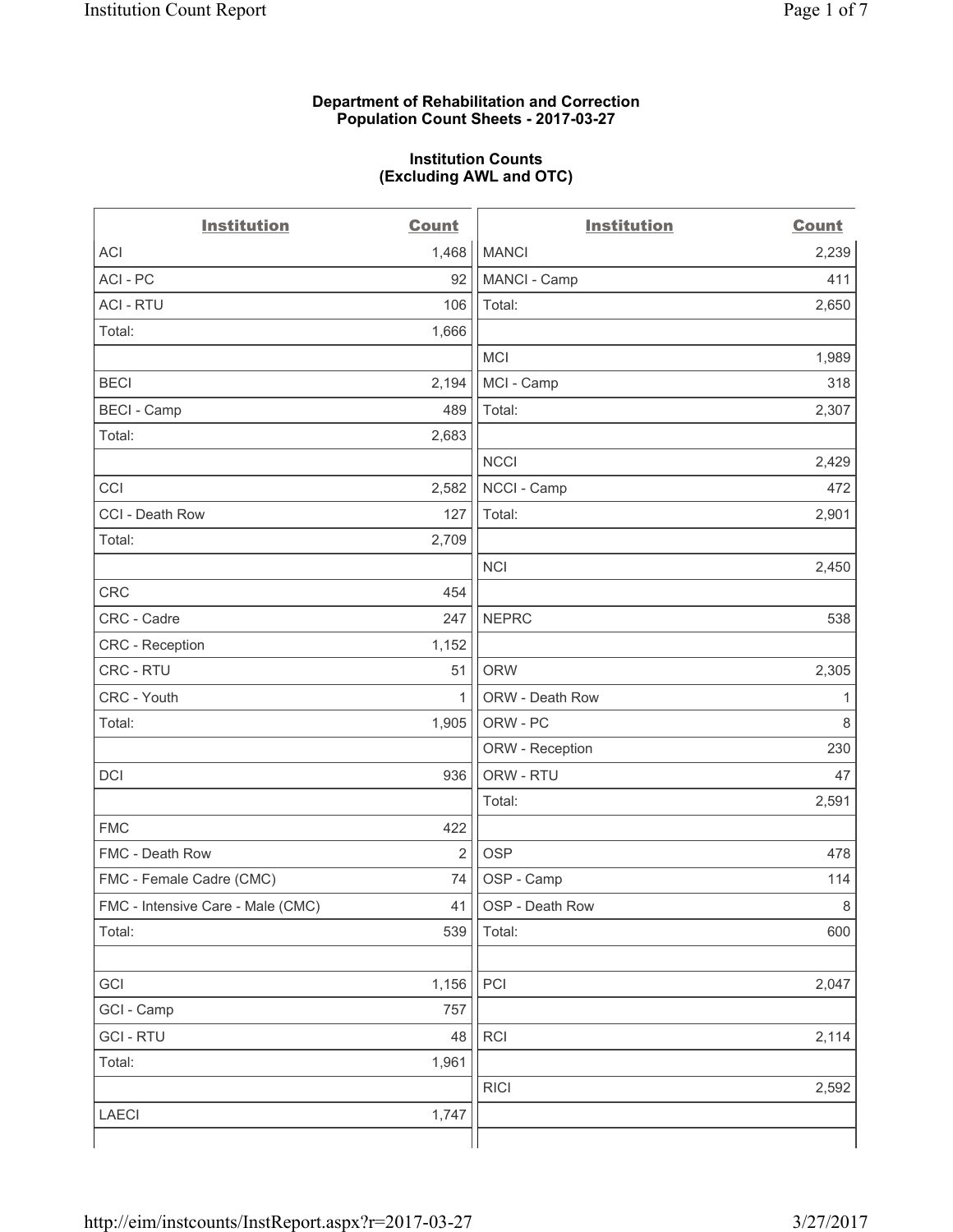|                          |       | SCI            |                          | 2,024  |
|--------------------------|-------|----------------|--------------------------|--------|
| LECI                     | 2,031 |                |                          |        |
| LECI - Camp              | 172   | SOCF           |                          | 1,199  |
| Total:                   | 2,203 | SOCF - RTU     |                          | 60     |
|                          |       | Total:         |                          | 1,259  |
| LOCI                     | 2,225 |                |                          |        |
|                          |       | <b>TCI</b>     |                          | 1,078  |
| LORCI                    | 239   | TCI - Camp     |                          | 451    |
| LORCI - Cadre            | 146   | Total:         |                          | 1,529  |
| <b>LORCI - Reception</b> | 1,039 |                |                          |        |
| Total:                   | 1,424 | <b>TOCI</b>    |                          | 950    |
|                          |       | TOCI - PC      |                          | 92     |
| <b>MACI</b>              | 1,025 | Total:         |                          | 1,042  |
| MACI - Minimum           | 1,274 |                |                          |        |
| Total:                   | 2,299 | <b>WCI</b>     |                          | 1,148  |
|                          |       | <b>WCI-RTU</b> |                          | 92     |
|                          |       | Total:         |                          | 1,240  |
|                          |       |                | <b>Total Population:</b> | 50,181 |

\* The Total Population includes 30 Offenders with Reason Codes 30 & 31. \*\* The Total Population includes 40 Offenders with Reason Code 0A.

## **Male Population by Security Level (Include AWL and Exclude OTC)**

| $\mathbf{v}$<br><b>Security Level</b> | <b>Body</b> | $\mathbf{r}$<br><b>AWL</b> | $(-OTC)$     | <b>Total</b> |
|---------------------------------------|-------------|----------------------------|--------------|--------------|
| Total Level 5                         | 90          | 0                          | 0            | 90           |
| Total Level 4                         | 2,041       | 22                         | 21           | 2,042        |
| Total Level 3                         | 11,944      | 163                        | 131          | 11,976       |
| Total Level 2                         | 16,019      | 258                        | 184          | 16,093       |
| Total Level 1                         | 15,706      | 200                        | 88           | 15,818       |
| <b>Total Death Row</b>                | 138         | $\mathbf{0}$               | <sup>0</sup> | 138          |
| <b>Total Male</b>                     | 45,938      | 643                        | 424          | 46,157       |

## **Female Population by Institution (Include AWL and Exclude OTC)**

| <b>Institution</b>       | <b>Body</b> | <b>AWL</b> | <u>(-OTC)</u> | <b>Total</b> |
|--------------------------|-------------|------------|---------------|--------------|
| <b>DCI</b>               | 936         | 24         | 17            | 943          |
| <b>FMC</b>               | 22          |            | 0             | 24           |
| FMC - Female Cadre (CMC) | 74          | ◠          |               | 75           |
| <b>NEPRC</b>             | 538         | 18         | 6             | 550          |
| <b>ORW</b>               | 2,304       | 49         | 30            | 2,323        |
|                          |             |            |               |              |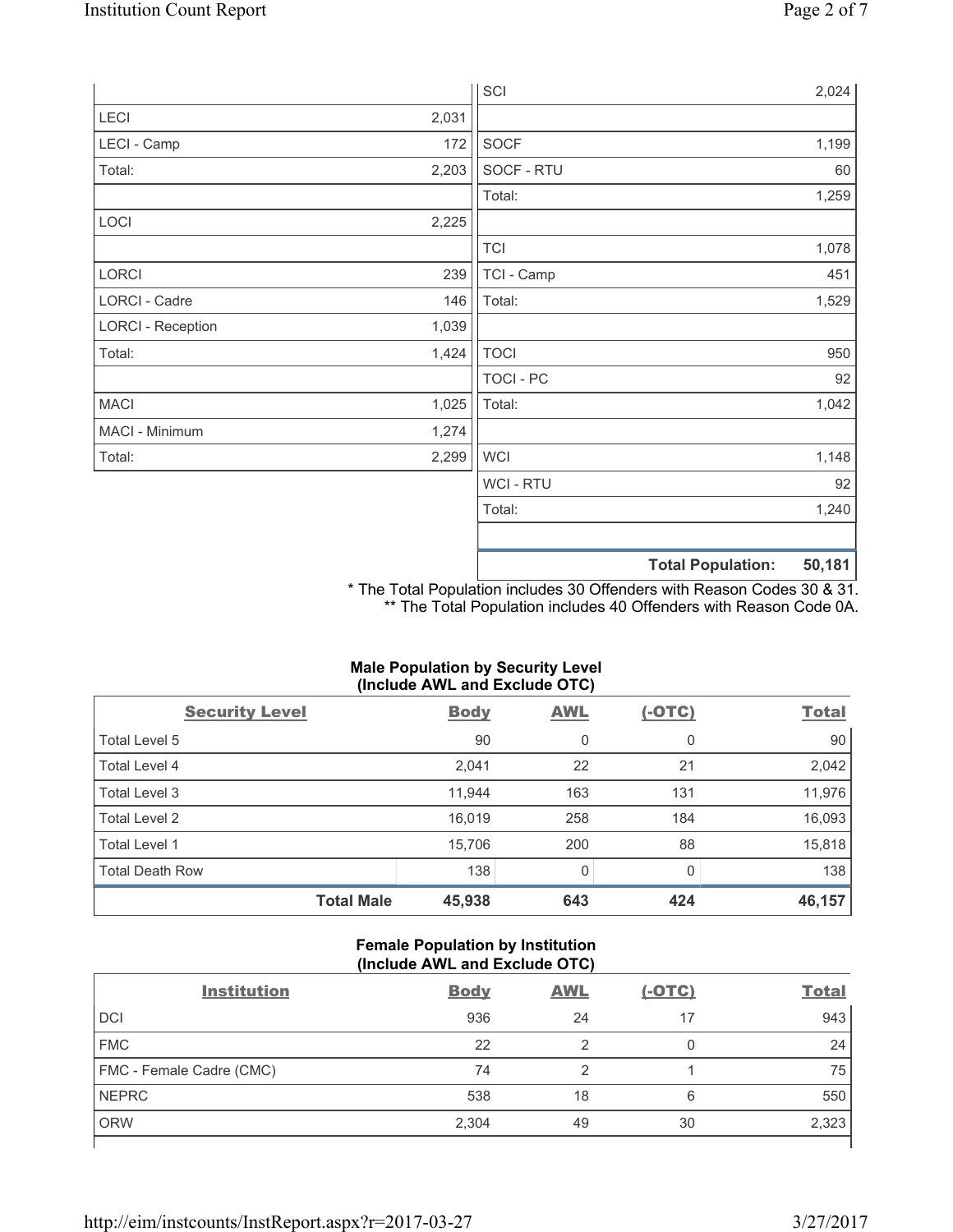| <b>ORW</b> - Death Row   |        | 0   |     |        |
|--------------------------|--------|-----|-----|--------|
| ORW - PC                 | 8      |     |     |        |
| ORW - Reception          | 230    |     |     | 230    |
| <b>ORW - RTU</b>         | 47     |     |     | 48     |
| <b>Total Female</b>      | 4,160  | 96  | 54  | 4,202  |
|                          |        |     |     |        |
| <b>Total Population:</b> | 50,098 | 739 | 478 | 50,359 |

#### **Male Population by Institution: Security Level 5 (Include AWL and Exclude OTC)**

| <b>Institution</b>   | <b>Body</b> | <b>AWL</b> | $(-OTC)$ | <b>Total</b> |
|----------------------|-------------|------------|----------|--------------|
| <b>OSP</b>           | 84          |            |          | 84           |
| <b>SOCF</b>          |             |            |          |              |
| SOCF - RTU           | ◠<br>J      |            |          |              |
| <b>Total Level 5</b> | 90          |            |          | 90           |

# **Male Population by Institution: Security Level 4 (Include AWL and Exclude OTC)**

| <b>Institution</b>       | <b>Body</b>    | <b>AWL</b>          | $(-OTC)$            | <b>Total</b>   |
|--------------------------|----------------|---------------------|---------------------|----------------|
| <b>ACI</b>               | 5              | 1                   | 1                   | $\,$ 5 $\,$    |
| CCI                      | 5              | $\mathsf{O}\xspace$ | $\mathbf 0$         | $\sqrt{5}$     |
| CRC                      | 15             | $\mathsf{O}\xspace$ | $\mathsf 0$         | 15             |
| CRC - Reception          | $\mathsf 3$    | $\mathsf{O}\xspace$ | $\mathsf 0$         | $\sqrt{3}$     |
| GCI                      | $\overline{2}$ | $\mathsf{O}\xspace$ | $\mathsf 0$         | $\sqrt{2}$     |
| LECI                     | 19             | $\mathsf{O}\xspace$ | $\mathsf 0$         | 19             |
| LORCI                    | $10$           | $\mathbf{1}$        | $\mathbf{1}$        | $10$           |
| <b>LORCI - Reception</b> | $\,6\,$        | 0                   | $\mathsf 0$         | $\,6\,$        |
| <b>MACI</b>              | 39             | $\mathsf{O}\xspace$ | $\mathsf 0$         | 39             |
| <b>MANCI</b>             | 24             | $\mathsf{O}\xspace$ | $\mathsf 0$         | 24             |
| MCI                      | 1              | $\mathsf{O}\xspace$ | $\mathsf{O}\xspace$ | 1              |
| <b>NCCI</b>              | $\,6\,$        | $\mathbf{1}$        | $\mathbf{1}$        | 6              |
| <b>NCI</b>               | $\mathbf{1}$   | $\mathsf{O}\xspace$ | $\mathsf 0$         | 1              |
| <b>OSP</b>               | 392            | 1                   | $\mathbf{1}$        | 392            |
| <b>RCI</b>               | 20             | $\mathsf{O}\xspace$ | $\mathsf 0$         | 20             |
| <b>RICI</b>              | 8              | $\mathbf{1}$        | $\mathbf{1}$        | $\,8\,$        |
| SCI                      | $\overline{2}$ | $\mathsf{O}\xspace$ | $\mathsf 0$         | $\overline{2}$ |
| <b>SOCF</b>              | 1,195          | 14                  | 13                  | 1,196          |
| SOCF - RTU               | 54             | $\mathsf{O}\xspace$ | $\mathsf{O}\xspace$ | 54             |
| <b>TCI</b>               | $\,6\,$        | $\mathsf{O}\xspace$ | $\mathsf 0$         | $\,6\,$        |
| <b>TOCI</b>              | 193            | $\mathsf 3$         | 3                   | 193            |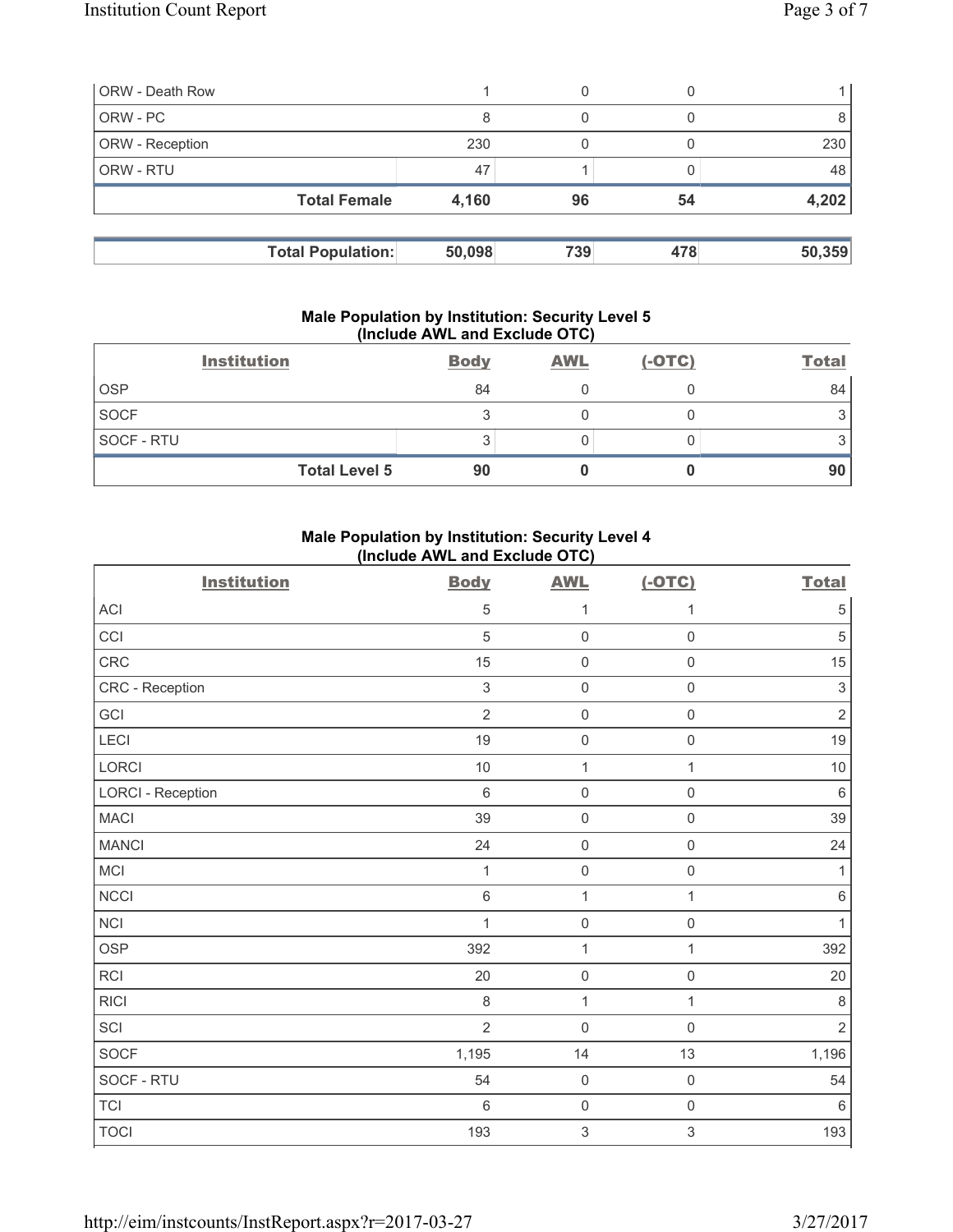| TOCI - PC            | 16    |    | 16    |
|----------------------|-------|----|-------|
| <b>WCI</b>           | 16    |    | 16    |
| <b>WCI-RTU</b>       |       |    |       |
| <b>Total Level 4</b> | 2,041 | 22 | 2,042 |

### **Male Population by Institution: Security Level 3 (Include AWL and Exclude OTC)**

| <b>Institution</b>                | <b>Body</b>    | <b>AWL</b>          | $(-OTC)$            | <b>Total</b>   |
|-----------------------------------|----------------|---------------------|---------------------|----------------|
| <b>ACI</b>                        | 20             | 1                   | 1                   | 20             |
| <b>BECI</b>                       | 6              | $\mathsf{O}\xspace$ | $\mathsf 0$         | $\,6$          |
| CCI                               | $\mathbf{1}$   | $\mathsf{O}\xspace$ | $\mathsf{O}\xspace$ | 1              |
| CRC                               | 100            | $\,8\,$             | $6\,$               | 102            |
| CRC - Cadre                       | 143            | $\mathsf{O}\xspace$ | $\mathsf{O}\xspace$ | 143            |
| <b>CRC</b> - Reception            | 848            | 19                  | 16                  | 851            |
| CRC - RTU                         | 51             | $\mathsf{O}\xspace$ | $\mathsf 0$         | 51             |
| CRC - Youth                       | $\mathbf{1}$   | $\mathsf{O}\xspace$ | $\mathsf 0$         | 1              |
| <b>FMC</b>                        | $\sqrt{5}$     | $\mathsf{O}\xspace$ | $\mathsf{O}\xspace$ | $\sqrt{5}$     |
| FMC - Intensive Care - Male (CMC) | $\overline{2}$ | $\mathsf{O}\xspace$ | $\mathsf 0$         | $\mathbf 2$    |
| <b>LAECI</b>                      | $\mathbf{1}$   | $\mathsf{O}\xspace$ | $\mathsf 0$         | $\mathbf{1}$   |
| LECI                              | 1,994          | 12                  | $10$                | 1,996          |
| LOCI                              | 10             | $\mathbf 0$         | $\mathbf 0$         | 10             |
| <b>LORCI</b>                      | 63             | 34                  | 31                  | 66             |
| LORCI - Cadre                     | 96             | $\mathbf 0$         | $\mathsf 0$         | 96             |
| <b>LORCI - Reception</b>          | 588            | $\mathsf{O}\xspace$ | $\mathsf 0$         | 588            |
| <b>MACI</b>                       | 930            | 11                  | $\overline{7}$      | 934            |
| <b>MANCI</b>                      | 2,179          | 18                  | 17                  | 2,180          |
| MCI                               | $\mathbf{1}$   | $\mathsf{O}\xspace$ | $\mathsf 0$         | 1              |
| <b>NCCI</b>                       | 8              | $\mathbf{1}$        | $\mathbf{1}$        | $\,8\,$        |
| <b>NCI</b>                        | 6              | $\mathsf{O}\xspace$ | $\mathsf 0$         | $\,6$          |
| PCI                               | 32             | $\mathbf{1}$        | $\mathsf 0$         | 33             |
| RCI                               | 1,911          | 26                  | 17                  | 1,920          |
| <b>RICI</b>                       | $\hbox{9}$     | $\mathsf{O}\xspace$ | $\mathsf 0$         | $\hbox{9}$     |
| SCI                               | 4              | $\mathsf{O}\xspace$ | $\mathsf 0$         | $\overline{4}$ |
| SOCF - RTU                        | 3              | $\mathsf 0$         | $\mathsf{O}\xspace$ | $\overline{3}$ |
| TCI                               | 1,029          | 13                  | 10                  | 1,032          |
| TCI - Camp                        | $\mathbf{1}$   | $\mathsf 0$         | $\mathbf 0$         | $\mathbf{1}$   |
| <b>TOCI</b>                       | 619            | $\mathsf{O}\xspace$ | $\mathsf{O}\xspace$ | 619            |
| <b>TOCI - PC</b>                  | 76             | $\mathbf{1}$        | $\mathbf 0$         | $77\,$         |
| <b>WCI</b>                        | 1,123          | 18                  | 15                  | 1,126          |
| WCI - RTU                         | 84             | $\mathsf{O}\xspace$ | $\mathsf 0$         | 84             |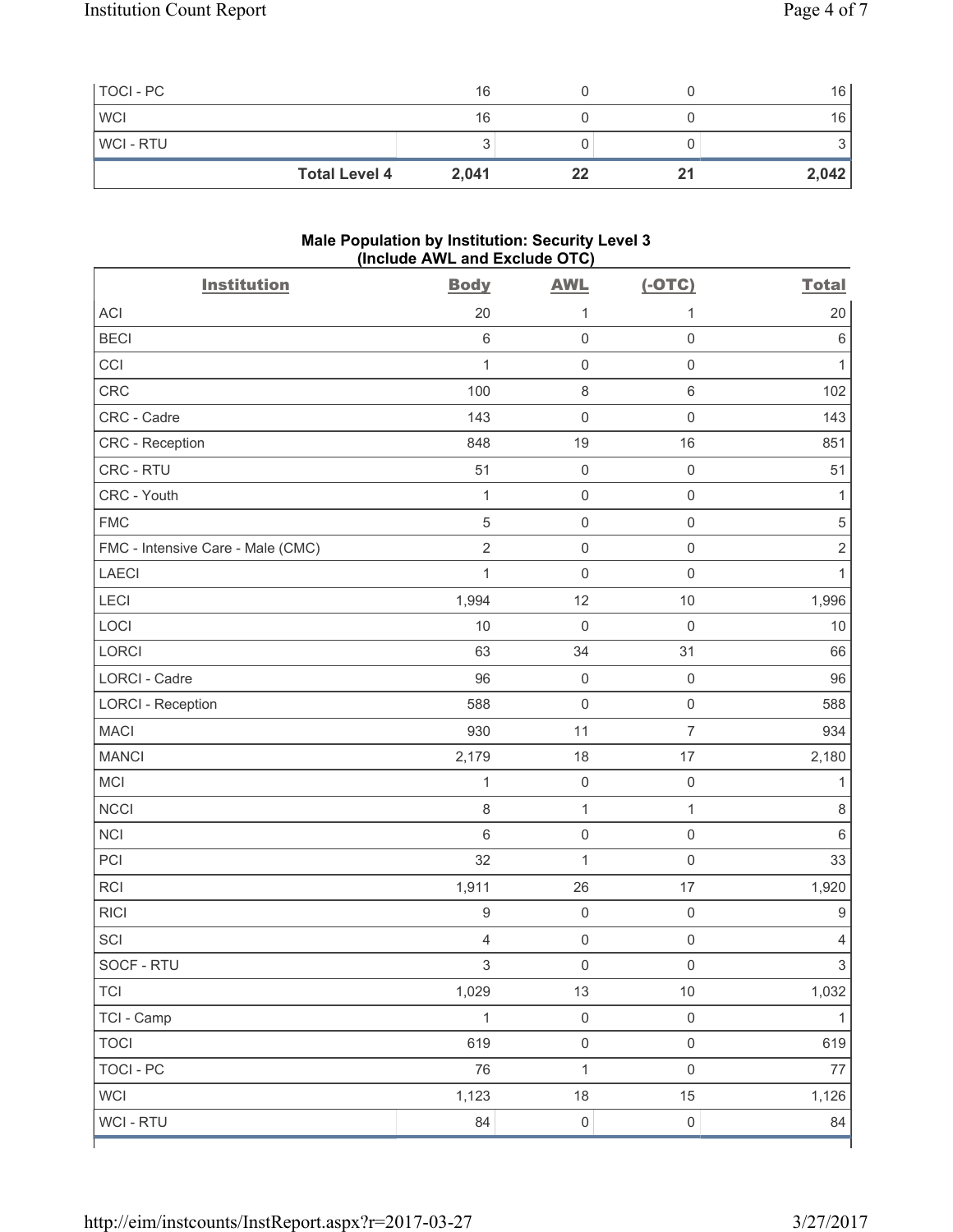| <b>Total Level 3</b> | 11,944 | 163 | 131 | 11,976 |
|----------------------|--------|-----|-----|--------|
|----------------------|--------|-----|-----|--------|

| <b>Institution</b>                | <b>Body</b>    | <b>AWL</b>          | $(-OTC)$                  | <b>Total</b> |
|-----------------------------------|----------------|---------------------|---------------------------|--------------|
| <b>ACI</b>                        | 746            | $\overline{7}$      | $\overline{2}$            | 751          |
| ACI-PC                            | 89             | $\mathsf 0$         | $\mathsf{O}\xspace$       | 89           |
| <b>ACI - RTU</b>                  | 74             | $\mathsf 0$         | $\mathsf 0$               | 74           |
| <b>BECI</b>                       | 1,365          | 22                  | 13                        | 1,374        |
| CCI                               | 1,841          | 23                  | 17                        | 1,847        |
| <b>CRC</b>                        | 181            | 4                   | $\ensuremath{\mathsf{3}}$ | 182          |
| CRC - Cadre                       | 104            | $\mathsf{O}\xspace$ | $\mathsf 0$               | 104          |
| <b>CRC</b> - Reception            | 222            | 12                  | $\,8\,$                   | 226          |
| <b>FMC</b>                        | 8              | $\mathsf{O}\xspace$ | $\mathsf 0$               | 8            |
| FMC - Intensive Care - Male (CMC) | 18             | $\mathbf{1}$        | $\mathsf 0$               | 19           |
| GCI                               | 616            | $\mathbf 5$         | $\overline{4}$            | 617          |
| GCI - Camp                        | $\mathbf{1}$   | $\mathsf{O}\xspace$ | $\mathsf{O}\xspace$       | $\mathbf{1}$ |
| <b>GCI-RTU</b>                    | 35             | $\mathsf 0$         | $\mathsf 0$               | 35           |
| <b>LAECI</b>                      | 1,085          | 18                  | 15                        | 1,088        |
| LECI                              | $\overline{7}$ | $\mathsf 0$         | $\mathsf 0$               | 7            |
| LECI - Camp                       | $\mathbf{1}$   | 0                   | $\mathbf 0$               | 1            |
| LOCI                              | 1,210          | 25                  | 20                        | 1,215        |
| LORCI                             | 124            | 22                  | 20                        | 126          |
| <b>LORCI - Cadre</b>              | 40             | $\mathsf 0$         | $\mathsf 0$               | 40           |
| <b>LORCI - Reception</b>          | 314            | $\mathsf{O}\xspace$ | $\mathsf 0$               | 314          |
| <b>MACI</b>                       | 56             | $\boldsymbol{0}$    | $\mathsf 0$               | 56           |
| <b>MANCI</b>                      | 5              | $\mathbf{1}$        | $\mathbf{1}$              | $\sqrt{5}$   |
| MCI                               | 1,481          | 19                  | 12                        | 1,488        |
| MCI - Camp                        | $\mathbf{1}$   | $\mathsf{O}\xspace$ | $\mathsf 0$               | 1            |
| NCCI                              | 1,436          | 15                  | 11                        | 1,440        |
| <b>NCI</b>                        | 1,693          | 27                  | 22                        | 1,698        |
| PCI                               | 696            | 16                  | $\,6\,$                   | 706          |
| RCI                               | 183            | $\mathbf{1}$        | $\mathsf 0$               | 184          |
| <b>RICI</b>                       | 1,501          | 28                  | 20                        | 1,509        |
| SCI                               | 868            | 12                  | $10$                      | 870          |
| <b>TCI</b>                        | $\overline{4}$ | $\mathsf{O}\xspace$ | $\mathsf{O}\xspace$       | 4            |
| <b>TOCI</b>                       | $\mathbf{1}$   | $\mathsf{O}\xspace$ | $\mathsf{O}\xspace$       | 1            |
| <b>WCI</b>                        | $\,8\,$        | $\mathsf 0$         | $\mathsf 0$               | 8            |
| WCI - RTU                         | $\overline{5}$ | $\mathsf{O}\xspace$ | $\mathsf 0$               | $\sqrt{5}$   |
| <b>Total Level 2</b>              | 16,019         | 258                 | 184                       | 16,093       |

### **Male Population by Institution: Security Level 2 (Include AWL and Exclude OTC)**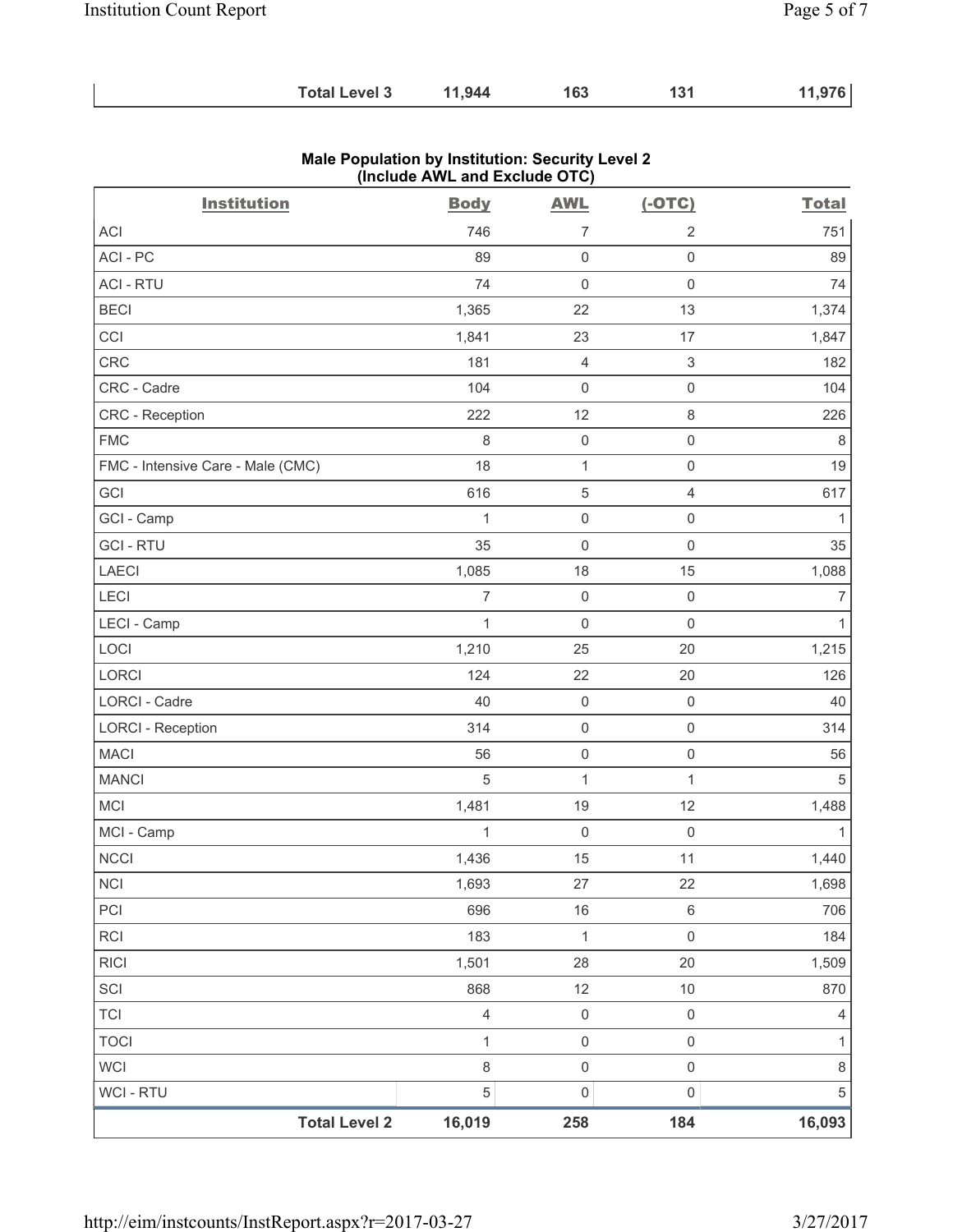| <b>Institution</b>                | <b>Body</b>    | <b>AWL</b>          | $(-OTC)$            | <b>Total</b>   |
|-----------------------------------|----------------|---------------------|---------------------|----------------|
| <b>ACI</b>                        | 697            | 5                   | 0                   | 702            |
| ACI-PC                            | 3              | $\mathbf 0$         | $\mathbf 0$         | $\mathfrak{S}$ |
| <b>ACI - RTU</b>                  | 32             | $\mathbf 0$         | $\mathsf{O}\xspace$ | 32             |
| <b>BECI</b>                       | 823            | 14                  | $\boldsymbol{9}$    | 828            |
| <b>BECI</b> - Camp                | 489            | $\mathbf 1$         | $\mathbf 0$         | 490            |
| CCI                               | 734            | 5                   | $\sqrt{3}$          | 736            |
| <b>CRC</b>                        | 92             | $\overline{2}$      | $\overline{2}$      | 92             |
| CRC - Reception                   | 73             | $\sqrt{3}$          | $\overline{2}$      | 74             |
| <b>FMC</b>                        | 385            | 10                  | $\overline{2}$      | 393            |
| FMC - Intensive Care - Male (CMC) | 21             | $\mathbf 0$         | $\mathsf 0$         | 21             |
| GCI                               | 538            | $\,6\,$             | $\sqrt{2}$          | 542            |
| GCI - Camp                        | 756            | $\sqrt{3}$          | $\mathbf{1}$        | 758            |
| <b>GCI-RTU</b>                    | 13             | $\mathbf 0$         | $\mathsf{O}\xspace$ | 13             |
| <b>LAECI</b>                      | 661            | $\overline{5}$      | $\overline{4}$      | 662            |
| LECI                              | 11             | $\mathsf{O}\xspace$ | $\mathsf{O}\xspace$ | 11             |
| LECI - Camp                       | 171            | $\mathbf 0$         | $\mathbf 0$         | 171            |
| LOCI                              | 1,005          | $\overline{2}$      | $\mathsf{O}\xspace$ | 1,007          |
| <b>LORCI</b>                      | 41             | 12                  | $\boldsymbol{9}$    | 44             |
| <b>LORCI - Cadre</b>              | 10             | $\mathsf{O}\xspace$ | $\mathsf 0$         | 10             |
| <b>LORCI - Reception</b>          | 131            | $\mathsf{O}\xspace$ | $\mathsf{O}\xspace$ | 131            |
| MACI - Minimum                    | 1,274          | $\,6\,$             | $\mathsf 3$         | 1,277          |
| <b>MANCI</b>                      | 30             | 12                  | 5                   | 37             |
| MANCI - Camp                      | 411            | $\,6\,$             | $\,6\,$             | 411            |
| <b>MCI</b>                        | 505            | 12                  | $\overline{4}$      | 513            |
| MCI - Camp                        | 317            | $\mathsf{O}\xspace$ | $\mathsf{O}\xspace$ | 317            |
| <b>NCCI</b>                       | 979            | 14                  | $\overline{4}$      | 989            |
| NCCI - Camp                       | 472            | $\mathsf 0$         | $\mathsf 0$         | 472            |
| <b>NCI</b>                        | 748            | $\,8\,$             | $\overline{2}$      | 754            |
| <b>OSP</b>                        | $\overline{2}$ | $\sqrt{3}$          | $\mathbf{1}$        | $\overline{4}$ |
| OSP - Camp                        | 114            | $\mathbf 0$         | $\mathsf 0$         | 114            |
| PCI                               | 1,319          | 31                  | 16                  | 1,334          |
| <b>RICI</b>                       | 1,074          | 13                  | $\,6\,$             | 1,081          |
| SCI                               | 1,149          | 18                  | $\overline{4}$      | 1,163          |
| <b>TCI</b>                        | 39             | $\boldsymbol{7}$    | $\mathbf 2$         | 44             |
| TCI - Camp                        | 450            | $\mathsf 0$         | $\mathsf 0$         | 450            |
| <b>TOCI</b>                       | 137            | $\overline{2}$      | $\mathbf{1}$        | 138            |

#### **Male Population by Institution: Security Level 1 (Include AWL and Exclude OTC)**